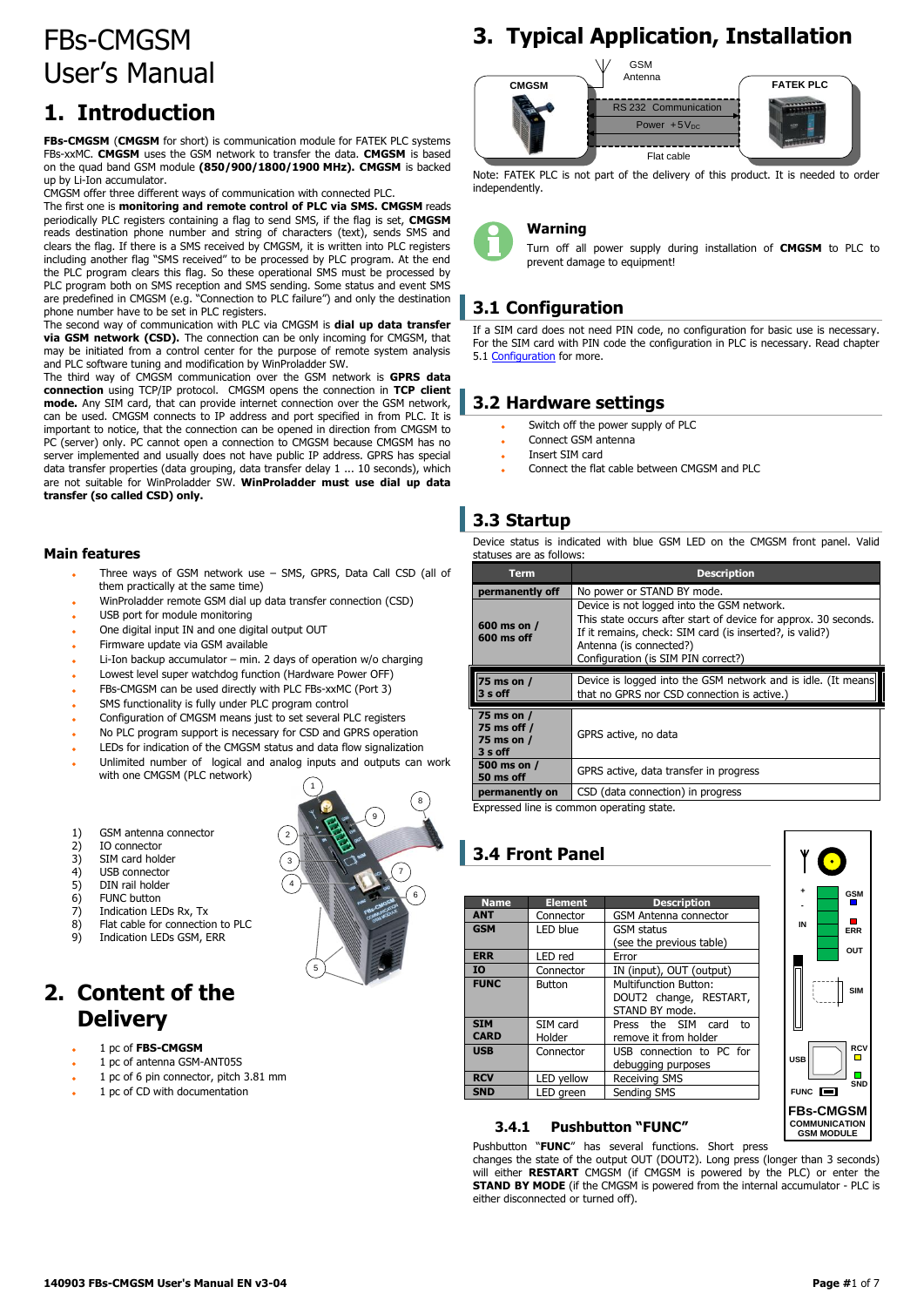#### **3.4.1 IO Connector**

IO connector has 6 terminals. Terminals "+" "-" are intended for service purposes only - for test of an internal accumulator. Terminals IN ("IN1") are for digital input. Terminals OUT ("DOUT2") are for digital output.



## **4. Function of the device**

#### **4.1 SMS**

One of the primary functions of the **CMGSM** is to send and receive SMS messages. There are 2 kinds of SMS, which have different functions and purposes:

- SMS for and from PLC FATEK, see chapters 4.1.1. and 4.1.2
- Service SMS commands processed by CMGSM, see chapter 4.3

Outgoing SMS from PLC FATEK are sent by PLC program, that writes the text and destination phone number into PLC registers and orders CMGSM to send the message by write special value to another register (SendFlag). CMGSM sends SMS and writes result of the sending to PLC register (SendFlag). Incoming messages for PLC FATEK are received by CMGSM and the text and origin phone number are written into PLC registers. Subsequently in another register (RecvFlag) is written value, that signalizes new received SMS. PLC program analyzes the registers and deactivates flag RecvFlag. All the SMS structure and security features must be done by PLC program, including confirmation, that SMS was received, if required.

SMS messages, which contains characters "#!" (hash and exclamation) followed by access code, are sent and received by CMGSM itself and their function, structure and security features cannot be changed by user or PLC program. Incoming SMS of this kind are described in chapter 4.3 Service SMS Commands and are used to get information about CMGSM status, to reset CMGSM or to get current CMGSM configuration. Outgoing SMS of this kind are described in chapter 4.5 Events. Events, it is information about emergency status of CMGSM module like lost communication with PLC. These events are sent to a predefined phone number (Master in configuration).

#### **4.1.1 Sending a SMS**

CMGSM periodically tests the first register of the Send Record, standard base is D3800. The Send Record is an area in PLC registers which must be filled by program in PLC in order to send a SMS message. For structure of the record see the following table.

| <b>Registers</b><br><b>Caption</b> |                 | <b>Description</b>                                                                                                                                                                                                                                                                            |  |  |  |
|------------------------------------|-----------------|-----------------------------------------------------------------------------------------------------------------------------------------------------------------------------------------------------------------------------------------------------------------------------------------------|--|--|--|
| D3800                              | SendFlag        | $0x0000 -$ Idle<br>$0 \times 0001$ – Command to send (written by<br>program in PLC)<br>$0 \times 0003$ – SMS is sending (written by<br>CMGSM)<br><b>0x0000</b> - SMS sent successfully (written<br>by CMGSM)<br>$0x0004 - \text{Failed}$ while<br><b>SMS</b><br>sending<br>(written by CMGSM) |  |  |  |
| D3810-D3819                        | SendDestAddress | the<br>Phone number<br>where<br>send<br>to<br>message. Length 20 characters.                                                                                                                                                                                                                  |  |  |  |
| D3820-D3899                        | SendUserData    | 160<br>Text of the<br>Lenath<br>message.<br>characters.                                                                                                                                                                                                                                       |  |  |  |

This range of registers cannot be used for any other purposes!

How does the CMGSM send a message:



Every register of *Phone number* or *Text* contains two characters. String of characters ends with special character 0x00. Examples:

- String with one character "A": D3820 = 0x0041
- String "TEXT": D3820 = 0x4554, D3821 = 0x5458, D3822 = 0x0000
- String "HELLO": D3820 = 0x4548, D3821 = 0x4C4C, D3822 = 0x004F

If the length of a phone number is exactly 20 characters (or 160 characters of text) then the character 0x00 at the end is omitted!

Base of *Send Record* (D3800) may be changed to another D or R register via configuration key REGSEND. Only register SendFlag (D3800) is changed during sending a message.

| Example of sending a message "WE ARE THE CHAMPIONS!" to phone "123465":        |  |
|--------------------------------------------------------------------------------|--|
| (Check register D3800 – SendFlag for value 0x0000 before sending the message!) |  |

| <b>Register</b> | <b>Value</b> | <b>Description</b>                             |
|-----------------|--------------|------------------------------------------------|
| D3810           | 0x3231       | SendDestAddress, characters "1" and "2"        |
| D3811           | 0x3433       | SendDestAddress, characters "3" and "4"        |
| D3812           | 0x3635       | SendDestAddress, characters "5" and "6"        |
| D3813           | 0x0000       | End of string                                  |
| D3820           | 0x4557       | SendUserData, characters "W" and "E"           |
| D3821           | 0x4120       | SendUserData, characters " " (space) and "A"   |
| D3822           | 0x4552       | SendUserData, characters "R" and "E"           |
| D3823           | 0x5420       | SendUserData, characters " " (space) and "T"   |
| D3824           | 0x4548       | SendUserData, characters "H" and "E"           |
| D3825           | 0x4320       | SendUserData, characters " " (space) and "C"   |
| D3826           | 0x4148       | SendUserData, characters "H" and "A"           |
| D3827           | 0x504D       | SendUserData, characters "M" and "P"           |
| D3828           | 0x4F49       | SendUserData, characters "I" and "O"           |
| D3829           | 0x534E       | SendUserData, characters "N" and "S"           |
| <b>D382A</b>    | 0x0021       | SendUserData, characters "!" and end of string |
| D3800           | 0x0001       | SendFlag: send command                         |

#### **4.1.2 Receiving a SMS**

Incoming SMS messages are saved into registers of PLC in *Recv Record*, standard base D3700. Structure of the record is in following table.

| <b>Registers</b> | <b>Caption</b>         | <b>Description</b>                                                                                 |  |  |
|------------------|------------------------|----------------------------------------------------------------------------------------------------|--|--|
| D3700            | RecvFlag               | $0x0000 -$ Idle (written by PLC program)<br><b>0x0001</b> - Message received (written by<br>CMGSM) |  |  |
| D3710-D3719      | <b>RecvOrigAddress</b> | Phone number of the message sender<br>(originator). Length 20 characters.                          |  |  |
| D3720-D3799      | RecyUserData           | 160<br>Text of the<br>message.<br>Lenath<br>characters.                                            |  |  |

This range of registers cannot be used for any other purposes!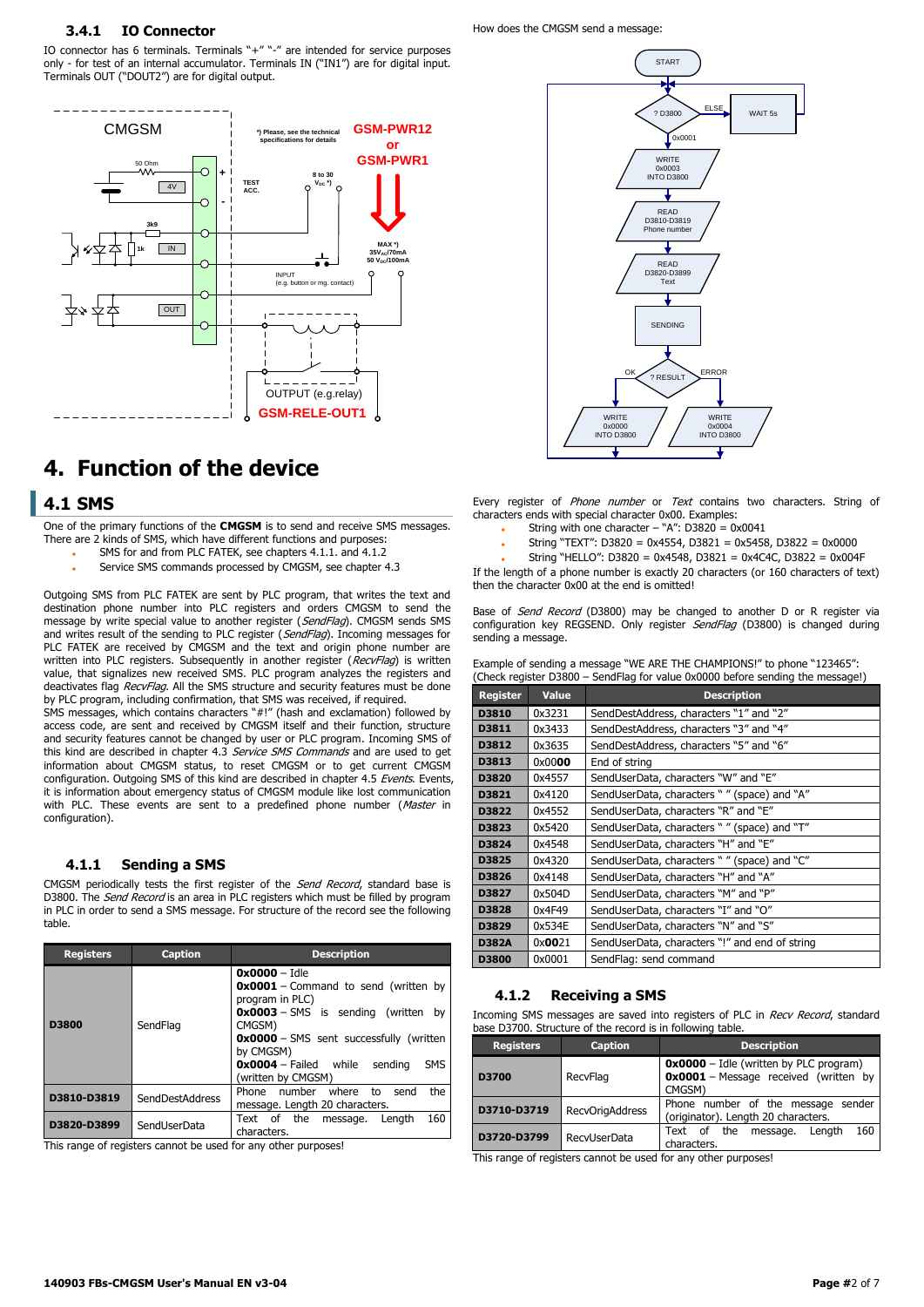How CMGSM stores a received message:



Every register of Phone number or Text contains two characters. String of characters ends with special character 0x00. Examples:

- String with one character "A":  $D3720 = 0x0041$
- String "TEXT": D3720 = 0x4554, D3721 = 0x5458, D3722 = 0x0000

String "HELLO": D3720 = 0x4548, D3721 = 0x4C4C, D3722 = 0x004F

If length of phone number is exactly 20 characters (or 160 characters of text) the character 0x00 at the end is omitted!

CMGSM contains a queue of up to 100 SMS messages. After the queue is full all other SMS messages are discarded. If a power failure occurs all received messages in the queue are lost. Base of Recv Record (D3700) may be changed to another D or R register via configuration key REGRECV. No other registers are changed than the necessary ones.

Example of receiving of message "TEST MESSAGE." from phone "+420123456789":

| <b>Register</b>                                                 | <b>Value</b>                                   | <b>Description</b>                                |
|-----------------------------------------------------------------|------------------------------------------------|---------------------------------------------------|
| D3700                                                           | 0x0001                                         | RecvFlag: new message                             |
| D3710                                                           | 0x342B                                         | RecvOrigAddress, characters "+" and "4"           |
| D3711                                                           | 0x3032                                         | RecvOrigAddress, characters "2" and "0"           |
| D3712                                                           | 0x3231                                         | RecvOrigAddress, characters "1" and "2"           |
| D3713                                                           | 0x3433                                         | RecvOrigAddress, characters "3" and "4"           |
| D3714                                                           | 0x3635                                         | RecvOrigAddress, characters "5" and "6"           |
| D3715                                                           | 0x3837                                         | RecvOrigAddress, characters "7" and "8"           |
| D3716                                                           | 0x0039                                         | RecvOrigAddress, characters "9" and end of string |
| D3720                                                           | RecvUserData, characters "T" and "E"<br>0x4554 |                                                   |
| D3721                                                           | 0x5453<br>RecvUserData, characters "S" and "T" |                                                   |
| 0x4D20<br>D3722<br>RecvUserData, characters " " (space) and "M" |                                                |                                                   |
| D3723                                                           | 0x5345                                         | RecvUserData, characters "E" and "S"              |
| D3724                                                           | 0x4153                                         | RecvUserData, characters "S" and "A"              |
| D3725                                                           | 0x4547                                         | RecvUserData, characters "G" and "E"              |
| D3726                                                           | 0x002E                                         | RecvUserData, characters "." and end of string    |

#### **4.2 GSM Data Connection (Data Call, CSD)**

Data connection can be established anytime, even if GPRS communication is in progress.

#### **Warning**

There is no security mechanism against unauthorized data connection to PLC. So it is highly recommended to set security in PLC (password).

### **4.3 Service SMS Commands**

Received SMS message with string '#!' and password at the beginning are considered to be *service SMS commands*. These messages are not forwarded to PLC, but they are processed in CMGSM. Device will check for a valid access code (ACODE parameter in configuration) and if the access code is valid, the message is searched for keywords. Only one keyword in every SMS is executed. Example of this SMS:

#!1234 INFO #!998877 CONFIG

**Keyword Description INFO STATE** Device will respond with SMS describing its current status, e.g. CMGSM: NETWORK=Vodafone CZ 77% IN1=off OUT2=off CSD=no connection GPRS=no connection PLC=connected CMGSM v8.2 **RESET** Device will respond with confirmation SMS and restart itself. PLC is not affected. This command is used after change of configuration in PLC register to accept the changes by CMGSM. **CONFIG** Device will respond with current configuration. (Current configuration is a default configuration with some values changed by configuration string in PLC, see Chapter 5 – Configuration.) **FACTORY** CMGSM will respond with confirmation SMS. CMGSM will write default configuration to attached PLC and restart itself. **ON** Activate digital output OUT2 **OFF** Deactivate digital output OUT2

### **4.4 TCP over GPRS**

Table of all keywords:

One of the primary functions of this device is to establish and maintain TCP connection from PLC to a server. In order to achieve this goal FBs-CMGSM has to make following steps after power up:

Establish connection to PLC via serial port. Parameters of the serial port are: 9600 baud, 7 data bits, EVEN parity, 1 stop bit, no hw handshake (it is default FATEK settings for all serial ports), address 01h.

After power on the FBs-CMGSM will proceed steps:

- Read configuration from PLC register D3900 D3999.
- Login to the GSM network, using **PIN** from configuration.
- Attach to GPRS, using **APN**, **USER** and **PASSWD** from configuration.
- Establish and maintain TCP connection to **SERVER** on port **PORT**.

CMGSM will try indefinitely to read configuration from PLC at the beginning. If there is no serial communication between CMGSM and PLC device will not login into the GSM network! If there is no configuration in PLC or the configuration is damaged or other problem occurs CMGSM writes default configuration into the PLC.

GPRS can be controlled and monitored via set of registers in PLC and via configuration:

| <b>Registers</b>                                                                                          | <b>Caption</b>                                                        | <b>Description</b>                                                                                                                                                                                                            |  |  |  |  |
|-----------------------------------------------------------------------------------------------------------|-----------------------------------------------------------------------|-------------------------------------------------------------------------------------------------------------------------------------------------------------------------------------------------------------------------------|--|--|--|--|
| D3510                                                                                                     | GprsCommand                                                           | 0=no connection (written by PLC)<br>1=open connection (written by PLC)                                                                                                                                                        |  |  |  |  |
| D3511                                                                                                     | GprsState                                                             | 0x00=no connection, idle<br>$0x01 = \text{connecting}$<br>$0x80 = \text{connected}$<br>$0x81 =$ disconnecting                                                                                                                 |  |  |  |  |
| D3512                                                                                                     | GprsCntErr                                                            | Error counter for connection                                                                                                                                                                                                  |  |  |  |  |
| D3516-D3517                                                                                               | GprsCntUp                                                             | Data counter, direction<br>UP<br>(= PLC⇒TCP), D3516 LSB                                                                                                                                                                       |  |  |  |  |
| D3518-D3519                                                                                               | GprsCntDown                                                           | counter, direction<br><b>DOWN</b><br>Data<br>(= TCP⇔PLC), D3518 LSB                                                                                                                                                           |  |  |  |  |
| D3520-D3523                                                                                               | GprsLocalIP                                                           | Local IP address if connected. "0.0.0.0" if<br>not connected. (D3520=MSB)<br>Example:<br>If local IP address is 147.32.80.1, then<br>D3520  0x0093 (147d)<br>D3521  0x0020 (32d)<br>D3522  0x0050 (80d)<br>D3523  0x0001 (1d) |  |  |  |  |
| D3524                                                                                                     | Local TCP port if connected, 0 if not<br>GprsLocalPort<br>connected   |                                                                                                                                                                                                                               |  |  |  |  |
| Remote IP address if connected. "0.0.0.0"<br>D3525-D3528<br>GprsRemoteIP<br>if not connected. (D2425=MSB) |                                                                       |                                                                                                                                                                                                                               |  |  |  |  |
| D3529<br>This range of registers sample he used for any other purposed                                    | Remote TCP port if connected, 0 if not<br>GprsRemotePort<br>connected |                                                                                                                                                                                                                               |  |  |  |  |

sters cannot be used for any other pur

GPRS diagnostic is part of Diagnostic (see chapter Diagnostic). Base of *Diag Record* (D3500) may be changed to another D or R register via configuration key REGDIAG.

#### **4.5 Events**

Device can detect special events and send a warning about them as a SMS: Connection to PLC failure/restore

It is needed to set parameter **MASTER** in configuration for both of these events, see chapter 5.2 Basic Parameters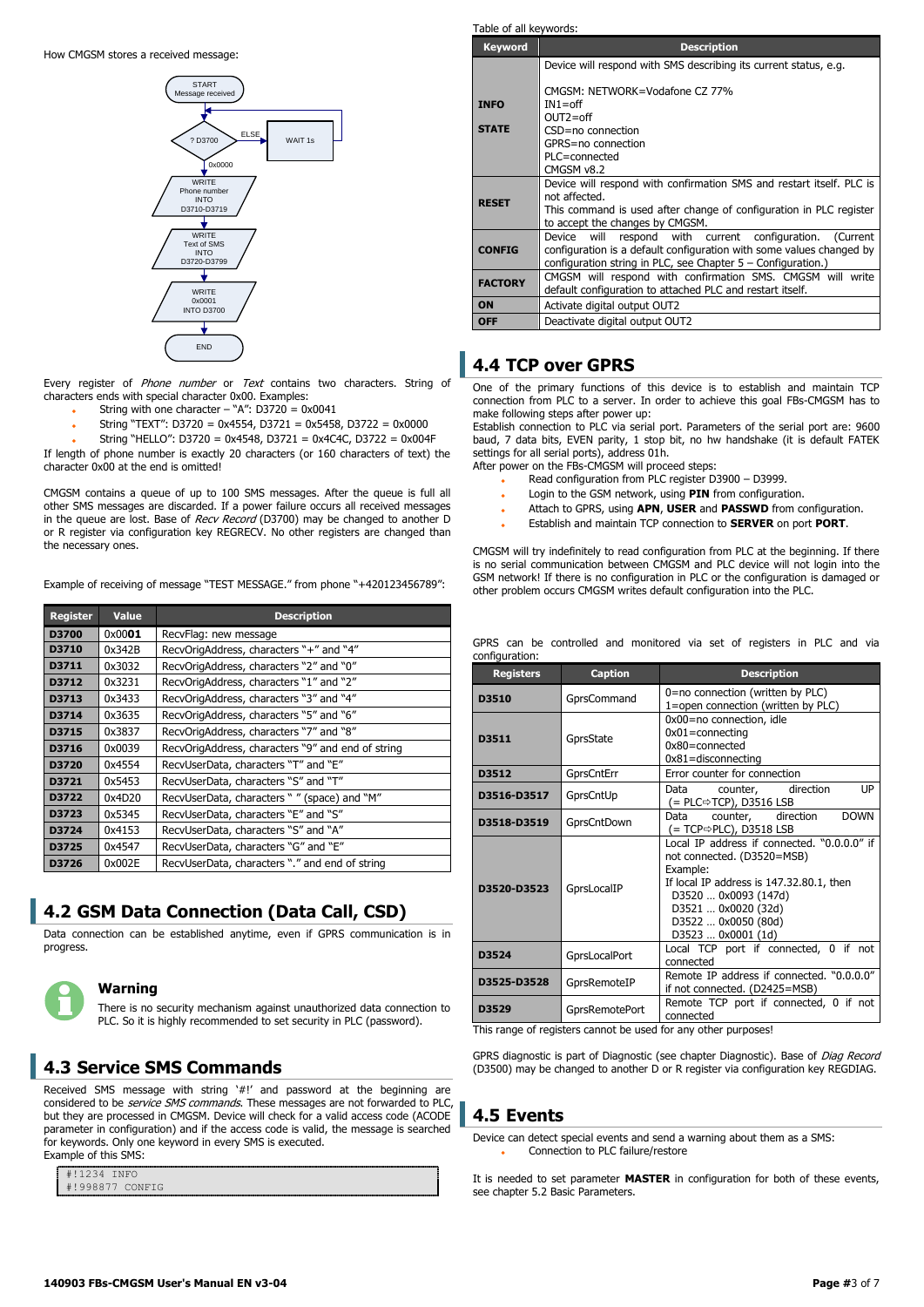## **4.6 Diagnostic**

Diagnostics values are written to Diagnostic Record, standard base D3500. Structure of the record is in following table:

| <b>Registers</b>                                        | <b>Caption</b>        | <b>Description</b>                                                                                                                                                                                                                                                                                                       |  |  |
|---------------------------------------------------------|-----------------------|--------------------------------------------------------------------------------------------------------------------------------------------------------------------------------------------------------------------------------------------------------------------------------------------------------------------------|--|--|
| D3500.0                                                 | DiagCnct              | $0=$ no connection to PLC, 1=connection to<br>PLC OK                                                                                                                                                                                                                                                                     |  |  |
| D3500.1                                                 | <b>DiagRQueue</b>     | 0=no SMS in receive queue, 1=at least one<br>SMS in receive queue                                                                                                                                                                                                                                                        |  |  |
| D3500.8-15                                              | DiagGsmReg            | result of command AT+CREG:<br>0=not registered, not searching<br>1=registered, home network<br>2=not registered, searching<br>3=registration denied<br>5=registered, roaming                                                                                                                                             |  |  |
| D3501.0-7                                               | <b>DiagSigQuality</b> | Signal quality in percent (0-100) or 255 if<br>unknown.                                                                                                                                                                                                                                                                  |  |  |
| D3501.8-15                                              | DiagSigErr            | Signal BER (0-7) or 255 if unknown.                                                                                                                                                                                                                                                                                      |  |  |
| D3502                                                   | DiagAlive             | CMGSM writes value 0x0001 whenever<br>diagnostic record is refreshed (cca 6<br>seconds). This is intended for PLC program<br>to check if CMGSM is alive. In this case PLC<br>program will write a 0x0000 into this<br>register and wait for 0x0001 here.                                                                 |  |  |
| D3503                                                   | DiagVersion           | Version of CMGSM3, in high byte is high<br>version number, in low byte is low byte is<br>low version number                                                                                                                                                                                                              |  |  |
| D3504                                                   | 0x0000                | For future use                                                                                                                                                                                                                                                                                                           |  |  |
| D3505                                                   | <b>DiagReset</b>      | If PLC writes value OxF3A5 to this register<br>the CMGSM will make reset of itself.                                                                                                                                                                                                                                      |  |  |
| D3506                                                   | DiagAtFlag            | $0x0000 -$ Idle<br>$0x0001 -$ Execute<br>command<br>in<br>DiagAtCmd (written by program in PLC)<br><b>0x0003</b> - Command is about to execute<br>(written by CMGSM)<br>0x0000 - Command executed successfully<br>(written by CMGSM)<br>0x0004 - Exception while executing the<br>command (written by CMGSM)             |  |  |
| bit counter which is<br>32<br>DiagUpTime<br>D3508-D3509 |                       | incremented<br>whenever CMGSM updates DiagRegisters<br>area in PLC. The counter is cleared after<br>restart of CMGSM. The counter value<br>indicates in a certain way how long the<br>CMGSM is running without restart (so<br>called Uptime).                                                                            |  |  |
| D3510-D3529                                             | Gprs                  | Reserved for GPRS diagnostics<br>See chapter "TCP over GPRS" for details                                                                                                                                                                                                                                                 |  |  |
| D3530-D3539                                             | <b>DiagOperator</b>   | with name of operator<br>Strina<br>when<br>registered. Empty string if not registered.<br>Length 20 characters.                                                                                                                                                                                                          |  |  |
| D3540-D3549                                             | DiagCredit            | Reserved                                                                                                                                                                                                                                                                                                                 |  |  |
| D3550-D3699                                             | DiagAtCmd             | Sending AT commands to modem directly.<br>Write a command to this place and set<br>D3506 (DiagAtFlag) to 0x0001. Command<br>is executed and result is placed in this<br>place (overwriting original command). In<br>D3506 (DiagAtFlag) is signalized end of<br>execution. The system is the same as with<br>sending SMS. |  |  |

This range of registers cannot be used for any other purposes!

Notation D3500.x means x-th bit of D3500 register. For example D3500.0 is the least significant bit in register D3500. Another example D3500.8-15 are eight most significant bits in register D3500 (high byte).

Base of *Diag Record* (D3500) may be changed to another D or R register via configuration key REGDIAG.

## <span id="page-3-0"></span>**5. Configuration**

#### **5.1 How to**

Configuration for CMGSM is located inside PLC Fatek. Range of internal PLC registers D3900 – D3999 is used. Configuration itself is a string of characters. This string is created via WinProladder (software from PLC FATEK manufacturer), see following images. This range of registers cannot be used for any other purposes!



#### **Step 1 – Right click on Table edit - ASCII Table and select "New ASCII Table"**

| Table Edit                    |                                      |  |  |  |  |
|-------------------------------|--------------------------------------|--|--|--|--|
| Table Properties              |                                      |  |  |  |  |
| Table Type:                   | ASCII Table                          |  |  |  |  |
| Table Name:                   | cfq                                  |  |  |  |  |
| Table starting address: D3900 |                                      |  |  |  |  |
|                               |                                      |  |  |  |  |
|                               |                                      |  |  |  |  |
|                               | Table Capacity: C Dynamic Allocation |  |  |  |  |
|                               | C Fixed Length                       |  |  |  |  |
| Load Table From PLC           |                                      |  |  |  |  |
| <b>F</b> Load Table From ROR  |                                      |  |  |  |  |
| Description <sup>-</sup>      |                                      |  |  |  |  |
|                               |                                      |  |  |  |  |
|                               |                                      |  |  |  |  |
|                               |                                      |  |  |  |  |
|                               |                                      |  |  |  |  |
|                               |                                      |  |  |  |  |
|                               |                                      |  |  |  |  |
|                               |                                      |  |  |  |  |
|                               | $\bigvee$ OK $\big \bigtimes$ Cancel |  |  |  |  |
|                               |                                      |  |  |  |  |

Step 2 - Enter Table Name "cfg" and Table starting address "D3900". **Then click "OK".**

| <b>V. ASCII Table - [cfg]</b> |                                     |                                           |                |                     |
|-------------------------------|-------------------------------------|-------------------------------------------|----------------|---------------------|
| 'n                            | e.<br>Import Text( ) Export Text(E) | 扁<br>Calculator(C)                        | 71<br>Setup(S) | Ь<br>Output Preview |
| <b>ASCII Editor</b>           |                                     |                                           |                |                     |
|                               | CMGSM3:PIN=7608:ACODE=998877:\$     |                                           |                |                     |
|                               |                                     |                                           |                |                     |
| Allow: 196 words(Auto)        |                                     | Used: 0 words                             |                | Cur                 |
| Output Preview                |                                     |                                           |                |                     |
|                               |                                     |                                           |                |                     |
|                               |                                     |                                           |                |                     |
|                               |                                     | X Cancel<br>$\boldsymbol{\mathcal{J}}$ OK |                |                     |

**Step 3 – Enter configuration string**

**"CMGSM3;PIN=7608;ACODE=998877;\$" into field "ASCII Editor" and click on button "Output Preview". !!! Warning: Change PIN according your real SIM card !!!**

| V. ASCII Table - [cfg] |               |                                                                     |          |                |
|------------------------|---------------|---------------------------------------------------------------------|----------|----------------|
|                        | ЕĻ,           | $\overline{1}$                                                      | -71      | R              |
| Import Text([)         | ExportText(E) | $Calculator(\underline{C})$                                         | Setup(S) | Output Preview |
| ASCII Editor           |               |                                                                     |          |                |
|                        |               | CMGSM3;PIN=7608;APN=internet;SERVER=test.server.com;PORT=5700;ACODE |          |                |
|                        |               |                                                                     |          |                |
|                        |               |                                                                     |          |                |
|                        |               |                                                                     |          |                |
| ◟                      |               | TILL                                                                |          |                |
| Allow: 196 words(Auto) |               | Used: 0 words                                                       |          | Cur            |
| Output Preview         |               |                                                                     |          |                |
|                        |               |                                                                     |          |                |
|                        |               |                                                                     |          |                |
|                        |               |                                                                     |          |                |
|                        |               |                                                                     |          |                |
|                        |               |                                                                     |          |                |
|                        |               |                                                                     |          |                |
|                        |               | X Cancel                                                            |          |                |

**Step 3 (GPRS) – Enter configuration string "CMGSM3;PIN=7608;APN=internet;SERVER=test.server.com;PORT=5700 ;ACODE=998877;\$" into field "ASCII Editor" and click on button "Output Preview". !!! Warning: Change PIN according to your real SIM card !!!**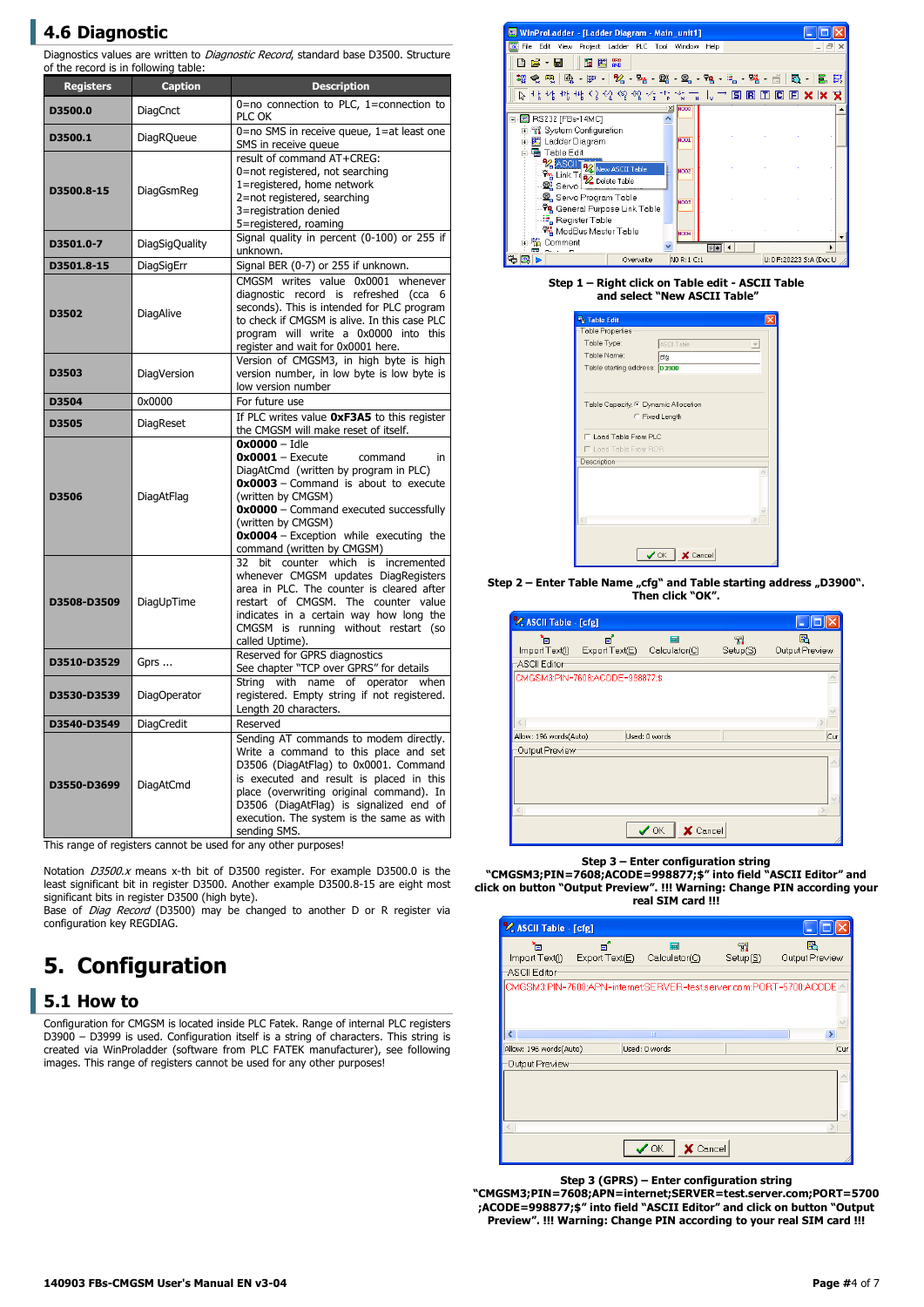

**Step 4 – Select "Non Output Format" and click "OK".**

| <sup>9</sup> ASCII Table - [cfg] |                                 |                                  |                       |                     |
|----------------------------------|---------------------------------|----------------------------------|-----------------------|---------------------|
| 'n<br>Import Text([)             | Еľ,<br>ExportText(E)            | 扁<br>$Calculator(\underline{C})$ | A<br>Setup(S)         | ħ<br>Output Preview |
| <b>ASCII Editor</b>              |                                 |                                  |                       |                     |
|                                  | CMGSM3;PIN=7608;ACODE=998877;\$ |                                  |                       |                     |
| Allow: 196 words(Auto)           |                                 | Used: 15 words                   | Position: D3900-D3914 | Cur                 |
| Output Preview                   |                                 |                                  |                       |                     |
|                                  |                                 |                                  |                       |                     |
|                                  |                                 |                                  |                       |                     |
|                                  |                                 |                                  |                       |                     |
|                                  |                                 |                                  |                       |                     |
|                                  |                                 | $\times$ Cancel<br>$\vee$ OK     |                       |                     |

**Step 5 – Configuration string is now black. Click "OK".**

| <b>V.</b> ASCII Table - [cfg]                |                      |                                                                     |                       |                      |
|----------------------------------------------|----------------------|---------------------------------------------------------------------|-----------------------|----------------------|
| Е<br>lmport Text( <u>l</u> )<br>ASCII Editor | eſ.<br>ExportText(E) | 扇<br>Calculator(C)                                                  | 71<br>Setup(S)        | B.<br>Output Preview |
|                                              |                      | CMGSM3;PIN=7608;APN=internet;SERVER=test.server.com;PORT=5700;ACODE |                       |                      |
|                                              |                      | TITLE                                                               |                       |                      |
| Allow: 196 words(Auto)                       |                      | Used: 38 words                                                      | Position: D3900-D3937 | Cur                  |
| Output Preview                               |                      |                                                                     |                       |                      |
|                                              |                      |                                                                     |                       |                      |
|                                              |                      |                                                                     |                       |                      |
|                                              |                      | X Cancel<br>$\boldsymbol{\mathcal{S}}$ ok                           |                       |                      |

**Step 5 (GPRS) – Configuration string is now black. Click "OK".**



**Step 6 – Result**

Configuration is read after power up and only once. If you change configuration (for example by WinProladder and second serial port), it is not read automatically. You have to restart CMGSM. CMGSM will try to log in the GSM network without PIN if no configuration in PLC is found. (In this case SIM card without PIN authorization is requested.)

#### Configuration string is very simple. For example:

CMGSM3;PIN=7608;ACODE=998877;MASTER=+420777777497;\$

For easy understanding this string says:

- CMGSM3 It is a configuration for CMGSM.
	- PIN=7608 PIN code of the SIM card in order to register into the GSM network.
	- ACODE=998877 Access code for Service SMS Commands is 998877
- MASTER=+420777777497 Warning SMS is sent to this phone number in case of any event. For example "Connection to PLC failure." when communication between CMGSM and PLC is lost or "IN1 activated (L- >H)." when digital input IN (IN1) is activated respectively "IN1 released (H->L)." when digital input IN (IN1) is deactivated.

Example of configuration string for GPRS:

| CMGSM3; PIN=7608; APN=internet;                    |
|----------------------------------------------------|
| SERVER=test.server.com; PORT=5700; ACODE=998877:\$ |

This string means:

- CMGSM3 It is configuration for CMGSM.
- PIN=7608 User PIN code of '7608' for SIM card in order to register into the network.
- APN=internet Access Point (APN) is needed in order to use GPRS service in GSM network. In this example APN is 'internet'.
- SERVER=test.server.com It is a name of a server, to which CMGSM will connect. (Using TCP connection.)
- PORT=5700 Use TCP connection to port 5700
	- ACODE=998877 Access code for SMS control is 998877
- General format of these messages is following:

CMGSM3:KEY1=VALUE1:KEY2=VALUE2;...[;];

Part 'CMGSM3' at the beginning of the string is mandatory. It is a stamp of validity. Acceptable keys are shown in table below. Unknown keys are ignored, no spaces are allowed inside keys or values. Order of pairs is not important. Keys are not case sensitive, values are case sensitive. Maximum length of configuration string is 200 characters. At the end of each part MUST be character ';' (semicolon), after last pair MAY be character ';' (semicolon) and MUST be character '\$' (dollar).

### **5.2 Basic parameters**

| <b>Key</b>    | <b>Description</b>                                                                                                                                                        | <b>Default</b>  |
|---------------|---------------------------------------------------------------------------------------------------------------------------------------------------------------------------|-----------------|
| <b>PIN</b>    | PIN code for SIM card. It may be omitted if the SIM<br>card does not need a PIN code. But it is mandatory if<br>the SIM card needs the PIN code.                          | <empty></empty> |
| <b>ACODE</b>  | Access code for SMS control. You can send SMS<br>message in order to control CMGSM. These SMS must<br>begin with this ACODE. They will be ignored<br>otherwise. Optional. | 1234            |
| <b>MASTER</b> | Phone number, where to send SMS about important<br>events: Connection to PLC failure. No SMS are sent if<br>value is empty. Only one master is possible.                  | <empty></empty> |

### **5.3 Advanced parameters**

| <b>Key</b>      | <b>Description</b>                                                                                                                                                                 | <b>Default</b> |
|-----------------|------------------------------------------------------------------------------------------------------------------------------------------------------------------------------------|----------------|
| <b>REGSEND</b>  | First register of the <i>Send Record</i> It is area, where<br>PLC writes messages to send. See 4.1.1 Sending a<br>SMS. Only D or R registers can be used.                          | D3800          |
| <b>REGRECV</b>  | First register of the Recv Record. It is an area, where<br>CMGSM writes received messages. See 4.1.2 Receive a<br>SMS. Only D or R registers can be used.                          | D3700          |
| <b>REGDIAG</b>  | First register of the <i>Diagnostic Record</i> . It is an area,<br>where CMGSM writes diagnostic values like operator,<br>signal quality,  See chapter 4.4                         | D3500          |
| <b>NETRESET</b> | This is a security feature. Value zero (0) in this<br>parameters means security reset every week (7 days).<br>If you do not want any security reset write -1 to this<br>parameter. |                |

### **5.4 GPRS parameters**

| Keys in configuration string: |                                                                                                 |                 |  |  |  |  |
|-------------------------------|-------------------------------------------------------------------------------------------------|-----------------|--|--|--|--|
| <b>Key</b>                    | <b>Description</b>                                                                              | <b>Default</b>  |  |  |  |  |
| <b>APN</b>                    | Access Point for GPRS. Ask your GSM provider for this<br>value.                                 | internet        |  |  |  |  |
| <b>USER</b>                   | User for APN. Mandatory is provider requires.                                                   | <empty></empty> |  |  |  |  |
| <b>PASSWD</b>                 | Password for APN. Mandatory is provider requires.                                               | <empty></empty> |  |  |  |  |
| <b>SERVER</b>                 | Name or IP address of server, to which CMGSM will<br>connect. TCP connection is used. Optional. | <empty></empty> |  |  |  |  |
| <b>PORT</b>                   | TCP port for connection. Optional.                                                              | 5700            |  |  |  |  |
| <b>DNS</b>                    | IP address of DNS server. Optional.                                                             | <empty></empty> |  |  |  |  |

If **SERVER** is omitted no GPRS connection is made and device waits for a data CSD call only.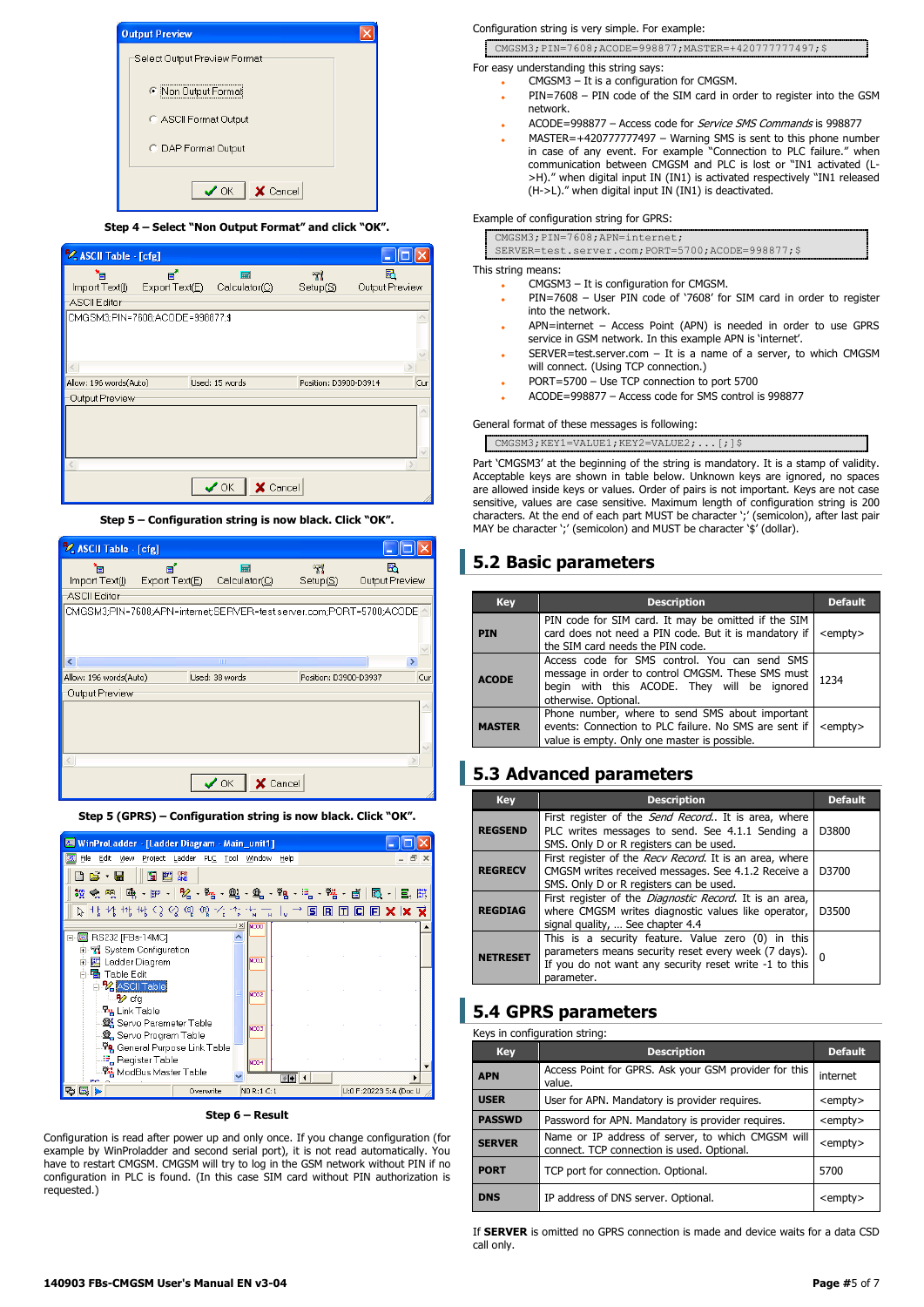### **5.5 Examples of Configuration Strings**

#### **5.5.1 SIM without PIN**

Configuration string:

CMGSM3;ACODE=998877;\$

- Translated for human this string says:
	- CMGSM3 It is configuration for CMGSM.
	- ACODE=998877 Access code for Service SMS Commands is 998877

#### **5.5.2 Use registers D1000-D1100 for sending SMS**

Configuration string:

- CMGSM3;PIN=7608;REGSEND=D1000;\$
- Translated for human this string says:
	- CMGSM3 It is configuration for CMGSM. PIN=7608 – PIN code 7608 for SIM card in order to register into
	- network.
	- REGSEND=D1000 Begin of the Send Record.
	- [default Access code for SMS control is 1234]

#### **5.5.3 Only CSD (without GPRS)**

Configuration string:

CMGSM3; PIN=7608; \$

Translated for human this string says:

CMGSM3 – It is configuration for CMGSM.

[default Access code for SMS control is 1234]

#### **5.5.4 SIM without PIN, GPRS connection**

Configuration string

CMGSM3;APN=internet;SERVER=test.server.com;PORT=5700;AC ODE=998877;\$

Translated for human this string says:

- CMGSM3 It is configuration for CMGSM.
- APN=internet Access Point (APN) is 'internet'.
- SERVER=test.server.com Connect to 'test.server.com'
- PORT=5700 Use TCP connection to port 5700
- ACODE=998877 Access code for SMS control is 998877

## **6. Usage scenarios for SMS**

Usage examples can be found on CD with documentation or on the web pages **<http://fatek.seapraha.cz/>**. In category **FAC-CMGSM** are examples of programs for receiving and sending of SMS from PLC.

## **7. Usage Scenarios for GPRS**

### **7.1 Explanation of Important Terms**

| <b>Term</b>     | <b>Description</b>                                                                                                                                                                                                 |  |  |  |  |  |
|-----------------|--------------------------------------------------------------------------------------------------------------------------------------------------------------------------------------------------------------------|--|--|--|--|--|
| <b>GPRS</b>     | The way how to transfer data through the GSM network. It is<br>charged according to transferred bytes (and not per minutes) and is<br>much more suitable for remote monitoring than data connection<br>(CSD).      |  |  |  |  |  |
| <b>TCP/IP</b>   | It is protocol which is used while communicating through GPRS.<br>(Like Fatek protocol is used to communicate between computer and<br>Fatek PLC).                                                                  |  |  |  |  |  |
| <b>TCP</b>      | It is one of protocols in TCP/IP family used with CMGSM. It may be<br>imagine as a bidirectional stream of bytes through the Internet and<br>the GSM network from your computer to a Fatek PLC                     |  |  |  |  |  |
| <b>Firewall</b> | It is a security device. It located between you LAN and Internet.<br>Main purpose of the Firewall is to protect your LAN against an attack<br>from Internet.                                                       |  |  |  |  |  |
| Port            | It is a number of a service in your computer. Complete address<br>needed to connect your computer is composed from IP address and<br>Port number and may be seen as 11.22.33.44:5700<br>$(IP -$<br>ADDRESS: PORT). |  |  |  |  |  |

## **7.2 Simple Use**

We recommend this scenario for your first step with CMGSM.



You need to prepare following items in this scenario:

- External (WAN) IP address of your firewall. Rest of the Internet sees you with this IP. Warning: it is NOT your IP address in LAN (i.e. 10.0.0.25). Your external IP address may be obtained from various WEB sites, i.e. http://www.whatismyip.com/.
- A redirection of port 5700 from external side of your firewall to your computer.

Cooperation of your IT department will be necessary for all of these items. We offer simple program that acts like a server. CMGSM connects to this server. This program is only a demonstration for one connection and elements X0-X3 and Y0-Y3. It may be obtained from our WEB site [\(www.seapraha.cz\)](http://www.seapraha.cz/).

|                      |                                                                 | Fatek GPRS Server Demo |           |                      |  |  |
|----------------------|-----------------------------------------------------------------|------------------------|-----------|----------------------|--|--|
| Exit Terminal        |                                                                 |                        |           |                      |  |  |
|                      | Connection<br>Waiting for connection<br>Listen on TCP port 5700 |                        |           |                      |  |  |
| Inputs               | $\neg$ xo                                                       | $\Box$ X1              | $\Box$ x2 | Пхз                  |  |  |
| Outputs              | lvo I                                                           | $\neg$ Y1              | $\Box$ Y2 | $\neg$ Y3            |  |  |
|                      | <b>Actualization Delay</b>                                      |                        |           |                      |  |  |
| 匇                    |                                                                 | ٠                      | ï         |                      |  |  |
|                      | $1s$ 5s                                                         | $10s$ $20s$            | 30s       | 1 <sub>m</sub><br>2m |  |  |
| <b>Actualize Now</b> |                                                                 |                        |           |                      |  |  |
| Queue:               |                                                                 |                        |           |                      |  |  |

Details: Program listens on TCP port 5700 for incoming connection. Port 5700 is default port where CMGSM connects to. Program periodically queries status of inputs X0-X3 from remote station. You can change any of output Y0-Y3 by click on a check box Y0-Y1.

## **8. Technical Specifications**

### **8.1 General**

| Parameter                                                                                             |                            | Symbol                                          | Conditions                          | MIN.  | TYP.                                                                                                               | MAX.           | Unit                  |
|-------------------------------------------------------------------------------------------------------|----------------------------|-------------------------------------------------|-------------------------------------|-------|--------------------------------------------------------------------------------------------------------------------|----------------|-----------------------|
| <b>Dimensions</b>                                                                                     | Width                      | W                                               |                                     |       | 25                                                                                                                 |                | mm                    |
|                                                                                                       | Height                     | h                                               |                                     |       | 90                                                                                                                 |                | mm                    |
|                                                                                                       | Depth (without<br>antenna) | d                                               | <b>FBS-CMGSM</b><br>B1-CMGSM        |       | 80<br>55                                                                                                           |                | mm<br>mm              |
| Fixing                                                                                                |                            |                                                 | DIN rail or flat panel screw fixing |       |                                                                                                                    |                |                       |
| Power                                                                                                 |                            |                                                 | 5V DC / 120mA (max.)                |       | from power supply of PLC main unit                                                                                 |                |                       |
| Backup power                                                                                          |                            |                                                 |                                     |       | Internal Li-Ion accumulator for 2 days working without<br>charging. Full capacity will be after 2 day of charging. |                |                       |
|                                                                                                       | Number                     |                                                 |                                     |       |                                                                                                                    |                |                       |
| Digital input<br>DC                                                                                   | Voltage log H              | <b>IVINI</b>                                    |                                     | 8     | 12                                                                                                                 | 30             | <b>V<sub>DC</sub></b> |
| (any polarity)                                                                                        | Voltage log L              | <b>IVINI</b>                                    |                                     |       | <4                                                                                                                 | $\overline{4}$ | $V_{DC}$              |
|                                                                                                       | Current                    | <b>IIN</b>                                      |                                     |       | 5                                                                                                                  |                | mA                    |
|                                                                                                       | Number                     |                                                 |                                     |       | 1                                                                                                                  |                |                       |
| Digital outputs                                                                                       | Voltage DC                 | $\overline{\text{VOUT}}_{\text{DC}}$            |                                     |       | 8                                                                                                                  | 50             | <b>V<sub>DC</sub></b> |
| DC, AC                                                                                                | Voltage AC                 | $\overline{\text{VOUT}}_{\text{AC}}$            |                                     |       |                                                                                                                    | 35             | $V_{AC}$              |
|                                                                                                       | Current DC                 | <b>IOUT</b> <sub>pc</sub>                       |                                     |       |                                                                                                                    | 100            | mA                    |
|                                                                                                       | Current AC                 | $\overline{\text{IOUT}}_{AC}$                   |                                     |       |                                                                                                                    | 70             | mA                    |
| Temperature                                                                                           | Operational                | $t_{\Delta}$                                    |                                     | $-20$ |                                                                                                                    | $+45$          | ۰c                    |
| Humidity                                                                                              | Operational                | $h_A$                                           |                                     |       |                                                                                                                    | 90             | %                     |
| <b>GSM</b>                                                                                            | RF power                   |                                                 |                                     |       |                                                                                                                    | $\overline{2}$ | W                     |
| <b>GSM</b>                                                                                            | frequencies                | Worldwide 850 / 900 / 1800 / 1900<br><b>MHz</b> |                                     |       |                                                                                                                    |                |                       |
| Antenna<br>connector                                                                                  |                            | SMA female<br>GSM-ANT05S<br>recommended         |                                     |       |                                                                                                                    |                |                       |
| Flat cable connected directly to PLC FATEK:<br>Communication interface<br>FBs-xxMC: Port 3, (Port 4*) |                            |                                                 |                                     |       |                                                                                                                    |                |                       |

\* PLC Port is not usable, but is not is not accessible for another expansions.